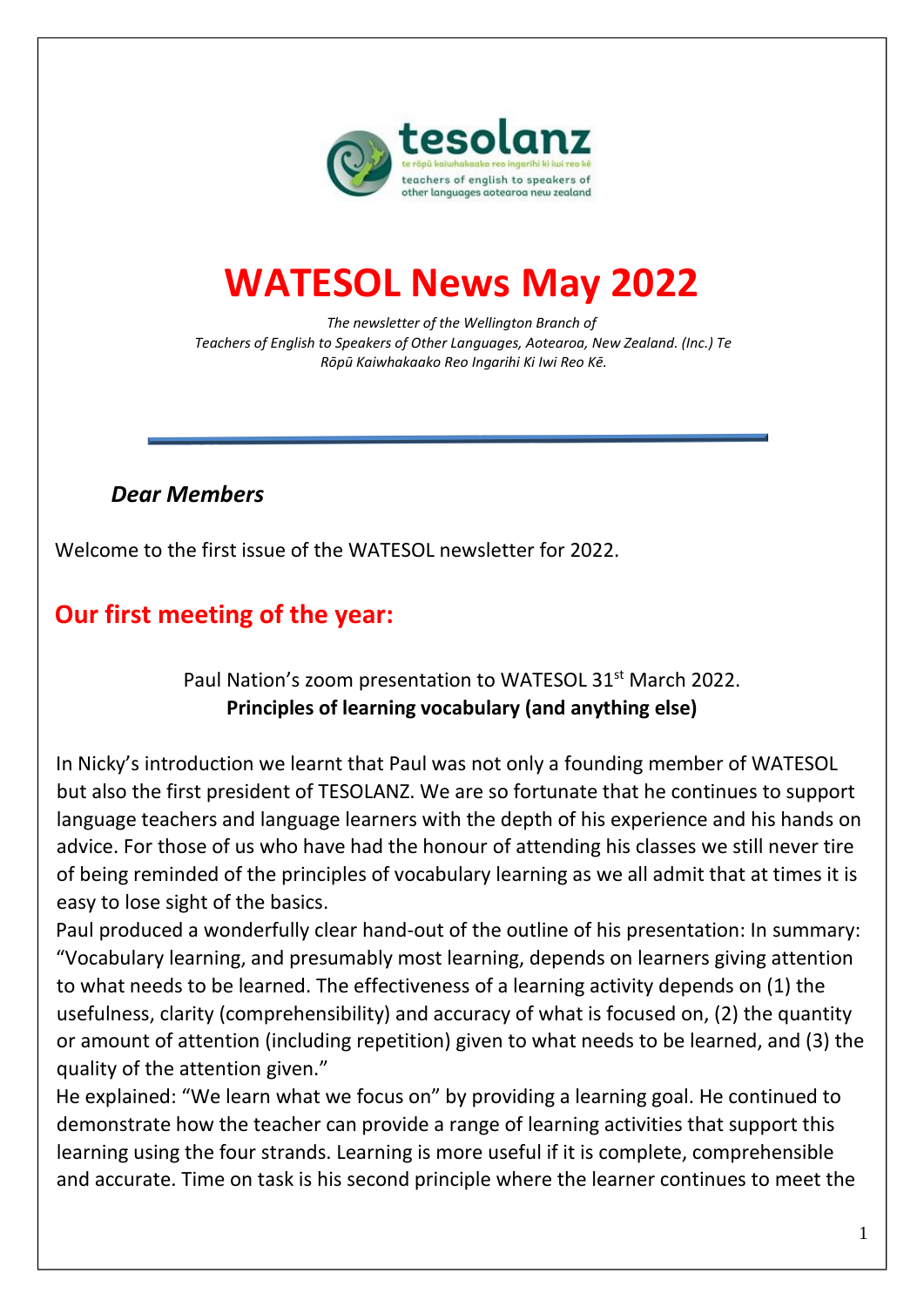same material again. The third principle relates to the quality of the attention. Is the level of difficulty appropriate? It should not be too difficult nor too easy to ensure the learner gives it full attention. The quality of learning will not only depend on deliberate attention but also elaboration and analysis which increases and strengthens connections. He stated that the same principles apply whether learning is deliberate or incidental.

Now he provided specific examples of how these principles should be applied particularly when teaching vocabulary:

- focus on the core meaning of the word
- give examples of its use
- provide pronunciation practice
- examine the context the word occurs in
- provide collocates
- break into word parts
- relate to spelling rules
- recall the word at the end of the lesson

During later meetings provide pair tasks using the words, complete word families, look at a concordance of the word, provide other words with the same stem, use word cards, peer testing, dictation. Learners meet what they already know but the words maybe used in different contexts. During reading pause, prompt and praise the learner.

For me, Paul's reminder that it is so important to engage the learner in understanding HOW they are learning by encouraging "word consciousness" and providing and recalling the learning intentions. I think it is so easy for us as teachers to assume that students have the skills to be effective learners when in fact, they need lots of encouragement in this. They need constant reminders: Why are we doing this exercise? How is it helping us to learn? This presentation on zoom was attended by 86 people and I am sure we all took away something to remind us of how these principles should be embedded in the learning tasks we provide for our learners.

Linda Todd

# **CLESOL 2023:**

The organising committee have met with the conference organisers, Composition, and have made a start with planning for CLESOL 2023, which will be held in Wellington. Several members of WATESOL are on the central organising committee: Anna Dowling, Nicky Riddiford, Ha Hoang, Tim Edwards, Natasha Clark, Linda Todd, Sarah Roper, Cathie Cahill, Karen Falconer.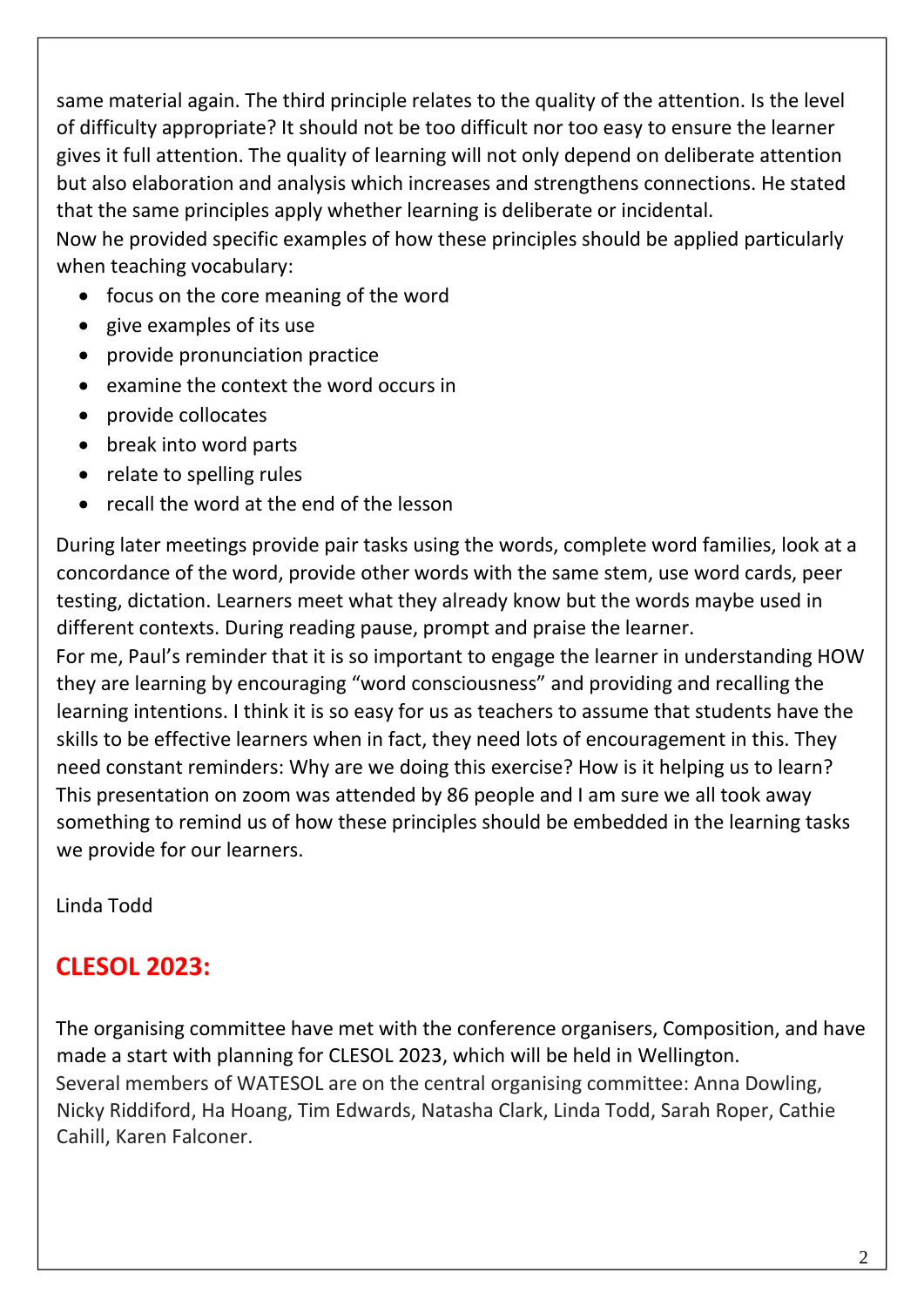## **Our next meeting:**

#### Breda Matthews 19<sup>th</sup> May

We are delighted to invite you to the second WATESOL event for 2022: an online presentation by Breda Matthews (see biodata below).

**Date: Thursday 19 May 2022 Time: 4.30-5.30pm Zoom link: tbc**

**Title:** How blended learning can assist you to multi-level your classes

#### **Abstract**

This talk will look at possible ways blended learning can assist teachers to multi-level their classes and enhance teaching and learning. These approaches can also future proof for online delivery should this become necessary again.

#### **Biodata**

Breda Matthews has worked in the EAL field in a range of areas. She has taught at secondary level and on pre-tertiary foundation courses and developed assessment and teaching resources for both the Ministry of Education and NZQA. She is a member of the TESOLANZ executive and is active in the ESOL community locally and nationally. Breda is currently secondary facilitator of ESOL Online and owner of the English Language Resource Centre. Breda has a particular interest in assessment at secondary and post-secondary levels

# **A Kiwi Class update:**

In Hui tanguru (February), KiwiClass Multicultural Support Services - He Amo Taunaki welcomed Sally Chapman as their new Chief Executive Officer (CEO). Sally has an excellent understanding of the not-for-profit sector, having worked in the area for 20 years, most recently as a Manager for Literacy Aotearoa in the Wellington region. Having worked as a Tutor for Adult Literacy Aotearoa, Sally has a sound background in foundation education including English language tuition.

In addition, Sally also brings a strong understanding of finance and business together with human resource management experience to the CEO role.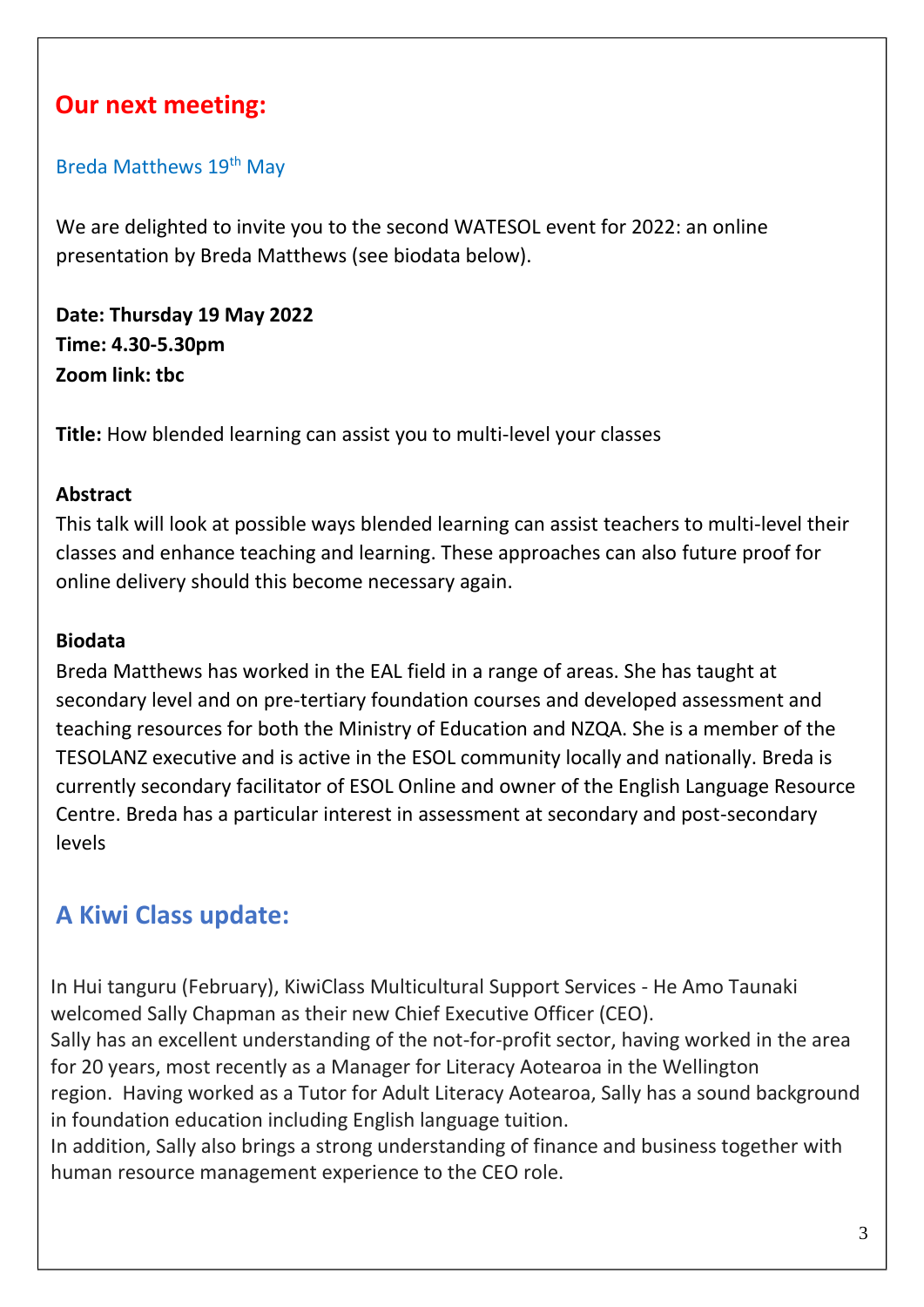This term KiwiClass has opened up its English for Driving programme to include those 16+ and those wanting to obtain their Heavy Vehicle Licence (Class 2) which has been greatly received. Its teacher is excited by this opportunity and looks forward to supporting students obtain their learners and HT licence while developing their English language skills. More classes supporting parents and caregivers are now operating across Wellington (Miramar, Newtown, Johnsonville and Karori) throughout the week and childminders are available during the sessions.

A Homework Club is also run from for refugee secondary students after school on Tuesdays and Thursdays in Wellington and in Lower Hutt on Wednesday. Teachers and volunteers assist with the students' homework and assessment while developing social connections around ethnic communities in Wellington. Raniah Shamonka has recently taken over coordinating our Club and is looking for volunteers to support students achieve and develop academic independence.

If interested in joining one of our classes or volunteering please contact KiwiClass on 04 384 3693 or email [office@kiwiclass.org.nz.](mailto:office@kiwiclass.org.nz)

# **Helping displaced Ukrainians through offering online English language teaching**.

#### **An organisation called Teachers for Ukraine is requesting help with online English language tutoring – see below:**

We are a group of English teachers from around the world who want to show our support for Ukraine by offering free one-on-one online English classes to Ukrainians affected by the war.

Each volunteer teacher is matched with an adult Ukrainian student (or a small group of learners at the same level) for one hour of online English instruction per week.

Just **one hour of your time per week** can provide invaluable help and support to someone living with the destructive effects of war or someone with refugee status in an Englishspeaking country without adequate/immediate language learning support. With your experience and skills, you can make a real difference in someone's life.

To join our team of volunteers, either fill in this google form [https://docs.google.com/forms/d/e/1FAIpQLSfGka93YsTuUYar95SJezIzFD8-](https://apc01.safelinks.protection.outlook.com/?url=https%3A%2F%2Fdocs.google.com%2Fforms%2Fd%2Fe%2F1FAIpQLSfGka93YsTuUYar95SJezIzFD8-VQufvkdu5JpEc52C8_-Uog%2Fviewform&data=05%7C01%7Cnicky.riddiford%40vuw.ac.nz%7C57d10ec990394127581008da27cc6ba7%7Ccfe63e236951427e8683bb84dcf1d20c%7C0%7C0%7C637866056204893067%7CUnknown%7CTWFpbGZsb3d8eyJWIjoiMC4wLjAwMDAiLCJQIjoiV2luMzIiLCJBTiI6Ik1haWwiLCJXVCI6Mn0%3D%7C3000%7C%7C%7C&sdata=72ry%2FdLHvtb56yU9LZDDqMdasKdTi7Q6HkoEtLHfdA0%3D&reserved=0) [VQufvkdu5JpEc52C8\\_-Uog/viewform](https://apc01.safelinks.protection.outlook.com/?url=https%3A%2F%2Fdocs.google.com%2Fforms%2Fd%2Fe%2F1FAIpQLSfGka93YsTuUYar95SJezIzFD8-VQufvkdu5JpEc52C8_-Uog%2Fviewform&data=05%7C01%7Cnicky.riddiford%40vuw.ac.nz%7C57d10ec990394127581008da27cc6ba7%7Ccfe63e236951427e8683bb84dcf1d20c%7C0%7C0%7C637866056204893067%7CUnknown%7CTWFpbGZsb3d8eyJWIjoiMC4wLjAwMDAiLCJQIjoiV2luMzIiLCJBTiI6Ik1haWwiLCJXVCI6Mn0%3D%7C3000%7C%7C%7C&sdata=72ry%2FdLHvtb56yU9LZDDqMdasKdTi7Q6HkoEtLHfdA0%3D&reserved=0) or, if you would like more information about our group, please write to us at: [teachersforukraine@gmail.com](mailto:teachersforukraine@gmail.com)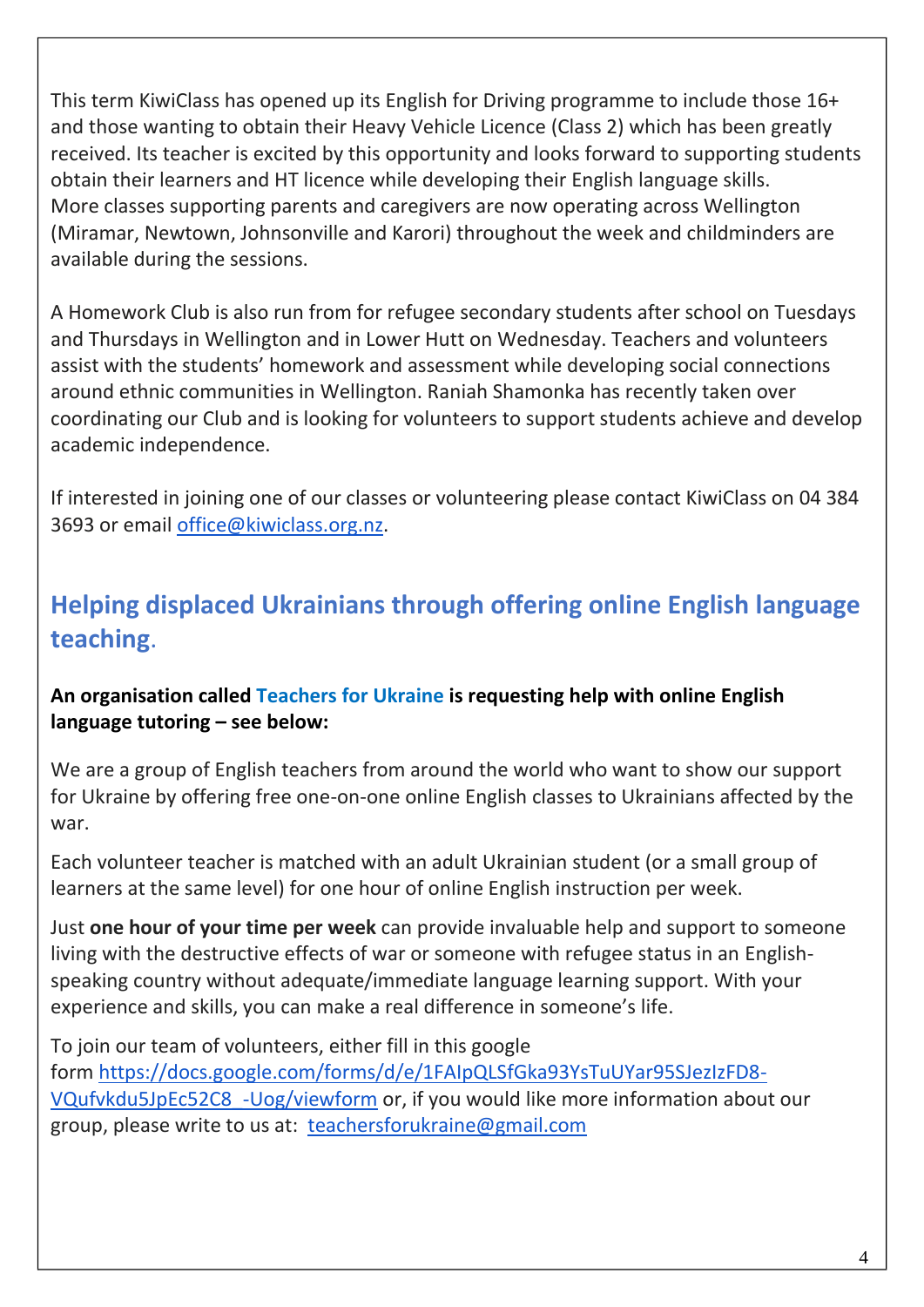### **From the Archives:**

### **Steppe by Steppe learning Nigel Jamieson**

#### **Source: Word Link Otago TESOL update Volume 4 No 2 June 1996**

Back in Russia after a year's absence I was amazed to find how English as a second language had grown in value. All around the University (Moscow State) were pamphlets and posters encouraging people to break down barriers in life by learning English. The newspapers carried similar advertising, and one could meet (especially in the Irish Pub) teachers from all parts of the English-speaking world (some knowing very little Russian) who were teaching English as a second language. Judging by what it cost to drink Guinness in Moscow, this seemed to be a very lucrative profession.

For the moment Russia is under assault by English – especially in such obvious areas as computing and fashion. Signs for jeans and xeroxing hang out from the shops and offices, but since these words are rendered into Cyrillic as Джинсы and ксерокс it could be argued that English is being attacked by Russian.

In relearning Russian, it is ironic to find that some of the howlers I "pioneered" thirty years ago when first studying the language are now accepted usage. Even the word 'oshibka' which once meant some highly immoral mistake is now applicable to everyday error. Taking on board the changing vernacular of any language threatens to throw overboard one's hardearned experience in formal expression.

One thing is clear from the current enthusiasm of Russians to learn English – there are plenty of jobs in Russia for teachers of English as a second language. Those who have a mind to do this would be well advised to know as much as they can about life in Russia to minimise the culture shock experienced from entering into a long-closed but suddenly open society.

### **Membership**

Membership is up from this time last year (now 61) but a reminder to members to update their membership subscriptions when they are pending.

### **Friday seminars at Victoria University**

On Fridays at 4pm, teachers and researchers from the School of Linguistics and Applied Language Studies at Victoria University of Wellington present seminars on a range of topics